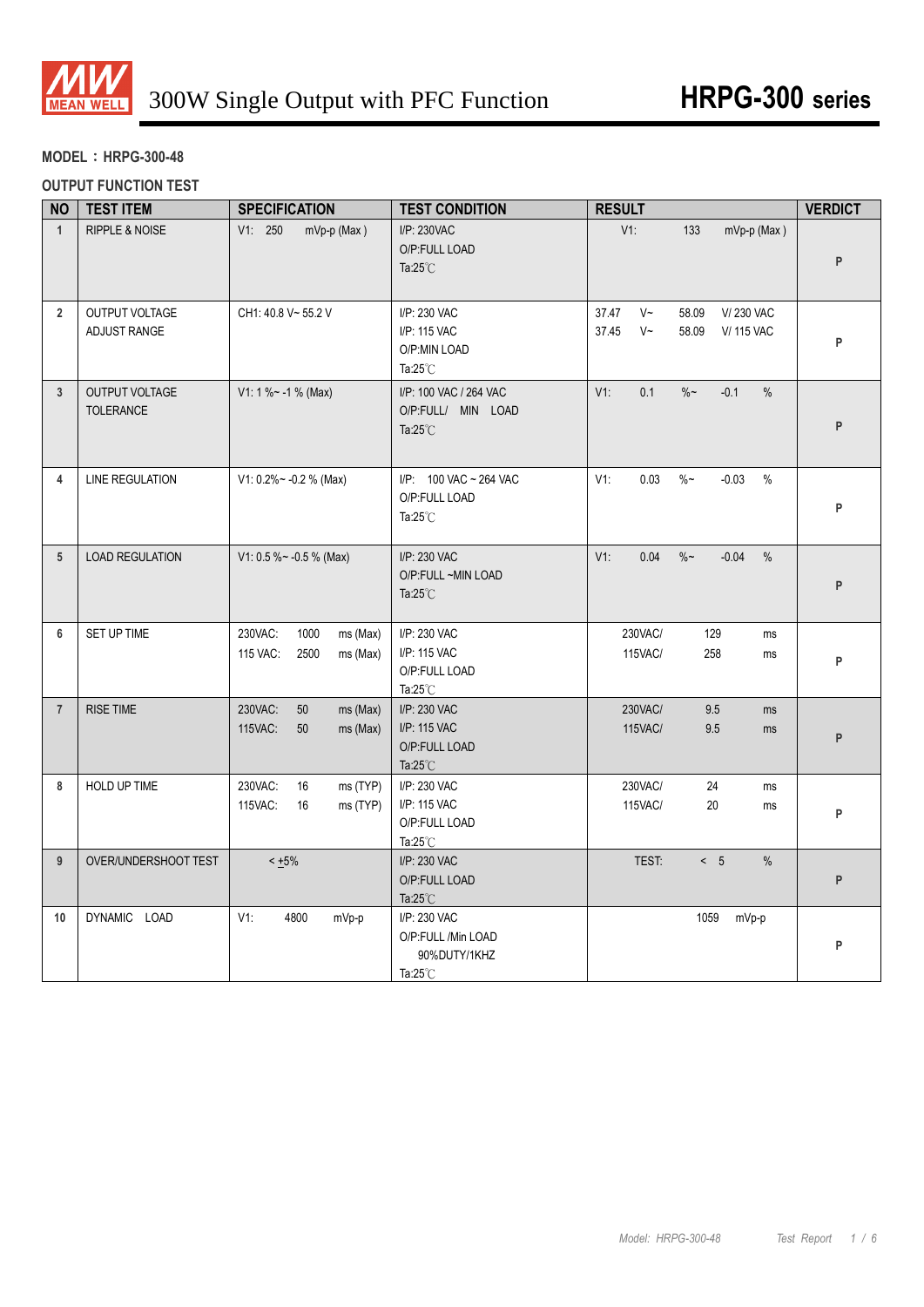

## **INPUT FUNCTION TEST**

| <b>NO</b>      | <b>TEST ITEM</b>           | <b>SPECIFICATION</b>                                                 | <b>TEST CONDITION</b>                                                                                                                                                                            | <b>RESULT</b>                                                | <b>VERDICT</b> |
|----------------|----------------------------|----------------------------------------------------------------------|--------------------------------------------------------------------------------------------------------------------------------------------------------------------------------------------------|--------------------------------------------------------------|----------------|
| $\mathbf{1}$   | <b>INPUT VOLTAGE RANGE</b> | 85VAC~264 VAC                                                        | I/P:TESTING<br>O/P:FULL LOAD<br>Ta: $25^{\circ}$ C<br>$I/P$ :<br>LOW-LINE-3V= $97$ V<br>HIGH-LINE+15%=300 V<br>O/P:FULL/MIN LOAD<br>ON: 30 Sec. OFF: 30 Sec 10MIN<br>(AC POWER ON/OFF NO DAMAGE) | 70 V~264V<br>TEST: OK                                        | P              |
| $\overline{2}$ | INPUT FREQUENCY RANGE      | 47HZ ~63 HZ<br>NO DAMAGE OSC                                         | I/P: 100 VAC ~ 264 VAC<br>O/P:FULL~MIN LOAD<br>Ta: $25^{\circ}$ C                                                                                                                                | TEST: OK                                                     | P              |
| $\overline{3}$ | POWER FACTOR               | / 230 VAC(TYP)<br>0.95<br>/ 115 VAC(TYP)<br>0.99                     | I/P: 230 VAC<br>I/P: 115 VAC<br>O/P:FULL LOAD<br>Ta: $25^{\circ}$ C                                                                                                                              | $PF =$<br>/ 230 VAC<br>0.977<br>$PF =$<br>0.999<br>/ 115 VAC | P              |
| 4              | <b>EFFICIENCY</b>          | 89% (TYP)                                                            | I/P: 230 VAC<br>O/P:FULL LOAD<br>Ta: $25^{\circ}$ C                                                                                                                                              | 89.3%                                                        | P              |
| 5              | <b>INPUT CURRENT</b>       | 230V/<br>2.5<br>A(TYP)<br>$115$ V/<br>4.5<br>A(TYP)                  | I/P: 230 VAC<br>I/P: 115 VAC<br>O/P:FULL LOAD<br>Ta: $25^{\circ}$ C                                                                                                                              | $=$<br>1.66<br>A/230 VAC<br>3.37<br>$=$<br>A/115 VAC         | P              |
| 6              | <b>INRUSH CURRENT</b>      | 230V/<br>70<br>A (TYP)<br>115V/<br>35<br>A(TYP)<br><b>COLD START</b> | I/P: 230 VAC<br>I/P: 115 VAC<br>O/P:FULL LOAD<br>Ta: $25^{\circ}$ C                                                                                                                              | A/230 VAC<br>$=$<br>70<br>$\vert$ =<br>35<br>A/ 115 VAC      | P              |
| $\overline{7}$ | <b>LEAKAGE CURRENT</b>     | $\prec$<br>1.2 mA/240 VAC                                            | I/P: 264 VAC<br>O/P:Min LOAD<br>Ta: $25^{\circ}$ C                                                                                                                                               | 0.9<br>$L-FG$ :<br>mA<br>$N-FG$ :<br>0.55<br>mA              | P              |

## **PROTECTION FUNCTION TEST**

| <b>NO</b>      | <b>TEST ITEM</b>            | <b>SPECIFICATION</b>                                                                                                                              | <b>TEST CONDITION</b>                                              | <b>RESULT</b>                                                                                                               | <b>VERDICT</b> |
|----------------|-----------------------------|---------------------------------------------------------------------------------------------------------------------------------------------------|--------------------------------------------------------------------|-----------------------------------------------------------------------------------------------------------------------------|----------------|
|                | <b>OVER LOAD PROTECTION</b> | $105 \%$ ~ 135 %                                                                                                                                  | I/P: 230 VAC<br>I/P: 115 VAC<br>O/P:TESTING<br>Ta: $25^{\circ}$ C  | 121 %/230 VAC<br>121 %/ 115 VAC<br>Constant current limiting, recovers<br>automatically after fault condition is<br>removed |                |
| $\overline{2}$ | OVER VOLTAGE PROTECTION     | CH1:57.6V~67.2V                                                                                                                                   | I/P: 230 VAC<br>I/P: 115 VAC<br>O/P:MIN LOAD<br>Ta: $25^{\circ}$ C | 61.34 V/230 VAC<br>61.74 V/ 115 VAC<br>Shut down Re- power ON                                                               | D              |
| 3              | OVER TEMPERATURE PROTECTION | SPEC:<br>TSW1: 90 $\pm$ 5°C detect on<br>heatsink of power transistor<br>TSW2: $95 + 5^{\circ}$ detect on O/P<br><b>CHOCK</b><br><b>NO DAMAGE</b> | I/P: 230 VAC<br>O/P:FULL LOAD                                      | O.T.P. Active<br>Shut down o/p voltage, recovers<br>automatically after temperature<br>goes down                            | P              |
| 4              | SHORT PROTECTION            | SHORT EVERY OUTPUT<br>1 HOUR NO DAMAGE                                                                                                            | I/P: 264 VAC<br>O/P:FULL LOAD<br>Ta: $25^{\circ}$ C                | NO DAMAGE<br>Constant current limiting, recovers<br>automatically after fault condition is<br>removed                       | P              |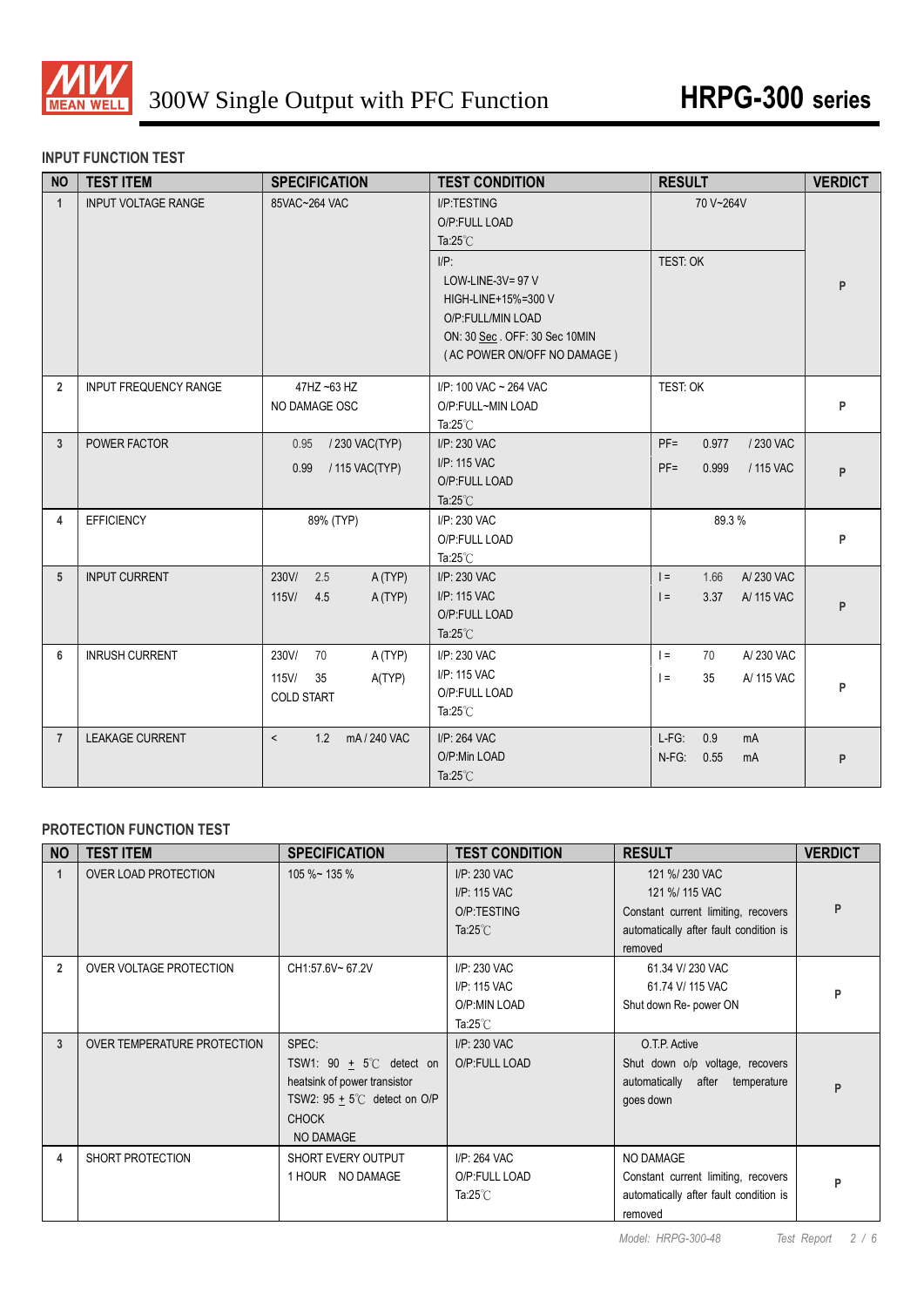

## **CONTROL FUNCTION TEST**

| <b>NO</b>               | <b>TEST ITEM</b>          | <b>SPECIFICATION</b>                                                                 | <b>TEST CONDITION</b>                                               | <b>RESULT</b>                                                | <b>VERDICT</b> |
|-------------------------|---------------------------|--------------------------------------------------------------------------------------|---------------------------------------------------------------------|--------------------------------------------------------------|----------------|
| 1                       | DC OK SIGNAL              | PSU turn on : $3.3 \sim 5.6V$ ;<br>PSU turn off : $0 \sim 1$ V                       | I/P: 230 VAC<br>O/P:FULL LOAD<br>Ta: $25^{\circ}$ C                 | PSU turn on: 5.174 V<br>PSU turn off : 0<br>- V              | P              |
| $\overline{2}$          | <b>REMOTE CONTROL</b>     | $Rc+ / Rc-$<br>$4 \sim 10V$ or open = power on<br>$0 \sim 0.8V$ or short = power off | I/P: 230 VAC<br>O/P:FULL LOAD<br>Ta: $25^{\circ}$ C                 | $3V \sim 10 V$<br>POWER ON<br>$0V \sim 2.8 V$ POWER OFF      | P              |
| 3                       | <b>REMOTE SENSE</b>       | >0.5V                                                                                | I/P: 230 VAC<br>O/P:FULL LOAD<br>Ta: $25^{\circ}$ C                 | >0.5                                                         | P              |
| $\overline{\mathbf{4}}$ | <b>AUX POWER</b>          | 4.75V~5.25V / 0.3A<br>Ripple:50mV                                                    | I/P: 230 VAC<br>O/P:FULL LOAD<br>Ta: $25^{\circ}$ C                 | 4.902V/0.3A<br>Ripple: 23.2<br>mV                            | P              |
| 5                       | No load power consumption | < 0.5W                                                                               | $I/P: 240$ VAC<br>O/P:NO LOAD<br>RC+&RC-SHORT<br>Ta: $25^{\circ}$ C | 0.24W                                                        | P              |
| 6                       | FAN ON/OFF control test   | LOAD $35+15%$ OR RTH2 >=<br>50°C FAN ON                                              | I/P: 230 VAC<br>O/P:TESTING<br>Ta: $25^{\circ}$ C                   | 34.6 %LOAD FAN ON<br>$\geq$<br>34.5 %LOAD FAN OFF<br>$\prec$ | P              |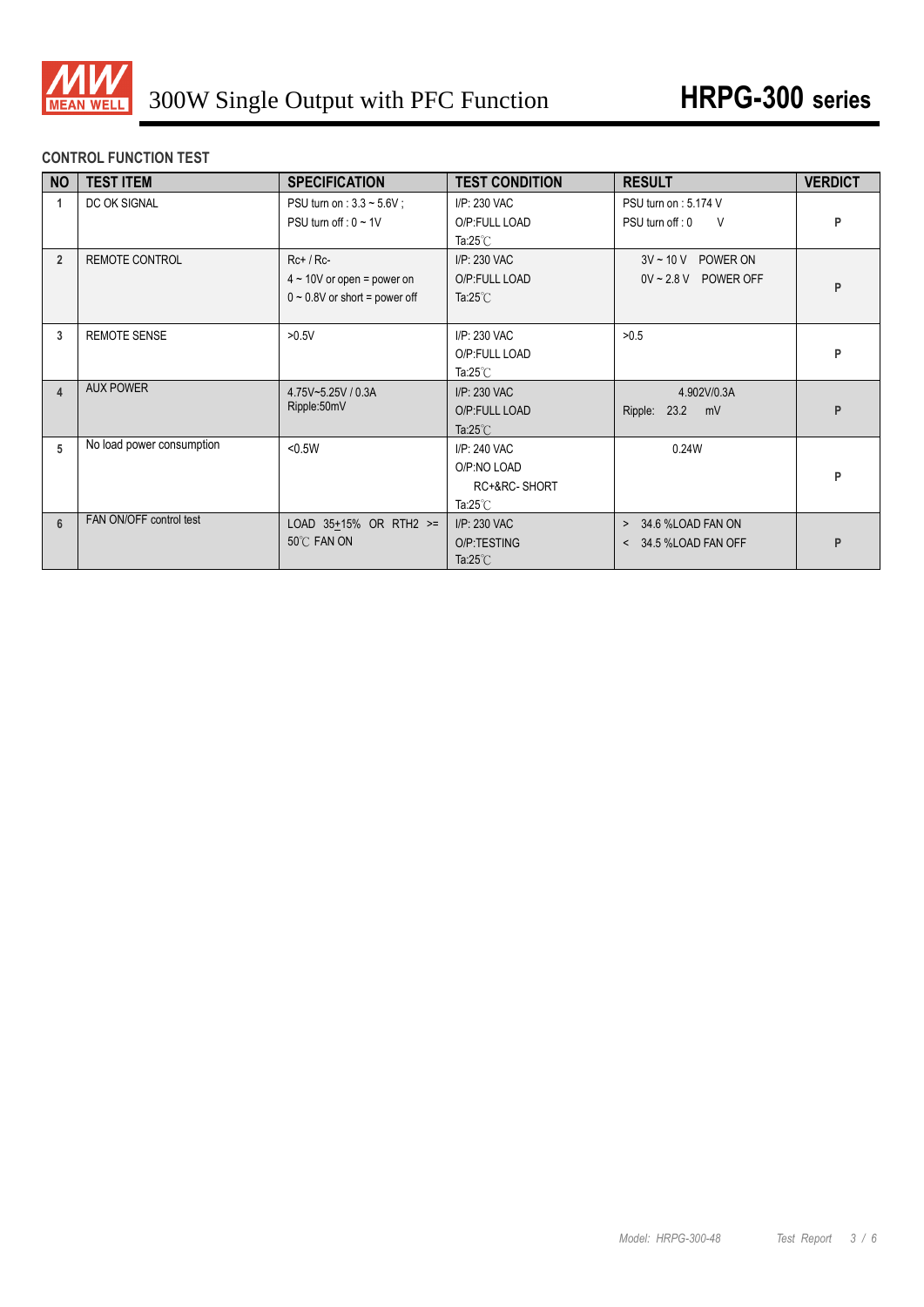

#### **ENVIRONMENT TEST**

| <b>NO</b>      | <b>TEST ITEM</b>        | <b>SPECIFICATION</b>    |                                           |  | <b>TEST CONDITION</b>               | <b>RESULT</b>         |          |                        | <b>VERDICT</b> |  |
|----------------|-------------------------|-------------------------|-------------------------------------------|--|-------------------------------------|-----------------------|----------|------------------------|----------------|--|
| $\mathbf{1}$   | TEMPERATURE RISE TEST   | MODEL: HRPG-300-24      |                                           |  |                                     |                       |          |                        |                |  |
|                |                         |                         | 1. ROOM AMBIENT BURN-IN: 1 HRS            |  |                                     |                       |          |                        |                |  |
|                |                         |                         | I/P: 230VAC O/P: FULL LOAD Ta=31.8 °C     |  |                                     |                       |          |                        |                |  |
|                |                         |                         | 2. HIGH AMBIENT BURN-IN: 5.5 HRS          |  |                                     |                       |          |                        |                |  |
|                |                         |                         | I/P: 230VAC O/P: FULL LOAD Ta= 52.9 °C    |  |                                     |                       |          |                        |                |  |
|                |                         |                         |                                           |  |                                     |                       |          |                        |                |  |
|                |                         |                         |                                           |  |                                     | <b>ROOM AMBIENT</b>   |          | <b>HIGH AMBIENT</b>    |                |  |
|                |                         | <b>NO</b>               | Position                                  |  | P/N                                 | Ta= 31.8 $^{\circ}$ C |          | Ta= $52.9$ °C          |                |  |
|                |                         | $\mathbf{1}$            | U1                                        |  | <b>FAN4801NY</b>                    | $54.1^{\circ}$ C      |          | 76.8°C                 |                |  |
|                |                         | $\overline{2}$          | C <sub>5</sub>                            |  | 100u/400V 105°C 18*25<br><b>KMG</b> | 38.8°C                |          | 62.0°C                 |                |  |
|                |                         | 3                       | Q <sub>1</sub>                            |  | IRFP460A 20A/500V                   | $43.3^{\circ}$ C      |          | $65.8^{\circ}$ C       |                |  |
|                |                         | 4                       | D <sub>1</sub>                            |  | BYC8-600 8A/600V                    | $42.1^{\circ}$ C      |          | 64.3°C                 |                |  |
|                |                         | 5                       | L3                                        |  | TR838                               | $40.1^{\circ}$ C      |          | $63.7^\circ\text{C}$   | P              |  |
|                |                         | 6                       | BD <sub>1</sub>                           |  | 10A/800V SILICON<br>US10KB80R       | $41.9^{\circ}$ C      |          | $63.7^{\circ}$ C       |                |  |
|                |                         | $\overline{7}$          | Q101                                      |  | FME-220B 20A/150V                   | $51.6^{\circ}$ C      |          | 74.0℃                  |                |  |
|                |                         | 8                       | Q105                                      |  | FME-220B 20A/150V                   | 46.7°C                |          | $67.4^{\circ}$ C       |                |  |
|                |                         | 9                       | T1 COIL                                   |  | TF1871<br>130°C                     | 79.8°C                |          | 103.9°C                |                |  |
|                |                         | 10                      | L <sub>100</sub>                          |  | <b>TR844</b><br>155°C               | 50.1°C                |          | 74.2°C                 |                |  |
|                |                         | 11                      | C106                                      |  | 1000u/35V UL10Kh 12.5*25<br>KY      | $34.1^{\circ}$ C      |          | $57.0^{\circ}$ C       |                |  |
|                |                         | $12 \overline{ }$       | TSW1                                      |  | ST-22 90°C                          | 44.2°C                |          | 66.4°C                 |                |  |
|                |                         | 13                      | TSW <sub>2</sub>                          |  | ST-22 95°C                          | $54.3^{\circ}$ C      |          | 76.4°C                 |                |  |
|                |                         | 14                      | D <sub>22</sub>                           |  | SBYV26C 1A/600V                     | 56.9°C                |          | $80.9^{\circ}$ C       |                |  |
|                |                         | 15                      | U900                                      |  | TNY275PN                            | 56.1°C                |          | 80.2°C                 |                |  |
|                |                         | 16                      | C911                                      |  | 22u/50V UL10Kh 5*11 YXM             | 52.4°C                |          | 75.2°C                 |                |  |
| $\overline{2}$ | OVER LOAD BURN-IN TEST  | NO DAMAGE               |                                           |  | I/P: 230 VAC                        |                       | TEST: OK |                        |                |  |
|                |                         | 1 HOUR (MIN)            |                                           |  | O/P: 111 % LOAD                     |                       |          |                        | P              |  |
|                |                         |                         |                                           |  | Ta: $25^{\circ}$ C                  |                       |          |                        |                |  |
| 3              | <b>LOW TEMPERATURE</b>  |                         | TURN ON AFTER 2 HOUR                      |  | I/P: 230 VAC                        |                       | TEST: OK |                        |                |  |
|                | TURN ON TEST            |                         |                                           |  | O/P: 100 % LOAD                     |                       |          |                        | P              |  |
|                |                         |                         |                                           |  | Ta= $-40$ °C                        |                       |          |                        |                |  |
| $\overline{4}$ | <b>HIGH HUMIDITY</b>    | AFTER 12 HOURS          |                                           |  | I/P: 272 VAC                        |                       | TEST: OK |                        |                |  |
|                | <b>HIGH TEMPERATURE</b> | IN CHAMBER ON           |                                           |  | O/P:FULL LOAD                       |                       |          |                        | P              |  |
|                | <b>HIGH VOLTAGE</b>     | CONTROL 49.9            | °C                                        |  | Ta=49.9 $\degree$ C                 |                       |          |                        |                |  |
|                | TURN ON TEST            | NO DAMAGE               |                                           |  | HUMIDITY= 95 %R.H                   |                       |          |                        |                |  |
| 5              | TEMPERATURE             | $+0.03\%$ (0~50°C)      |                                           |  | I/P: 230 VAC                        |                       |          | $\pm$ 0.017 % (0~50°C) | P              |  |
|                | COEFFICIENT             |                         |                                           |  | O/P:FULL LOAD                       |                       |          |                        |                |  |
| 6              | <b>VIBRATION TEST</b>   | 1 Carton & 1 Set        |                                           |  |                                     |                       | TEST: OK |                        |                |  |
|                |                         | (1) Waveform: Sine Wave |                                           |  |                                     |                       |          |                        |                |  |
|                |                         | (2) Frequency: 10~500Hz |                                           |  |                                     |                       |          |                        |                |  |
|                |                         | (4) Acceleration:5G     | (3) Sweep Time:10min/sweep cycle          |  |                                     |                       |          |                        | P              |  |
|                |                         |                         | (5) Test Time:1 hour in each axis (X.Y.Z) |  |                                     |                       |          |                        |                |  |
|                |                         | (6) Ta: $25^{\circ}$ C  |                                           |  |                                     |                       |          |                        |                |  |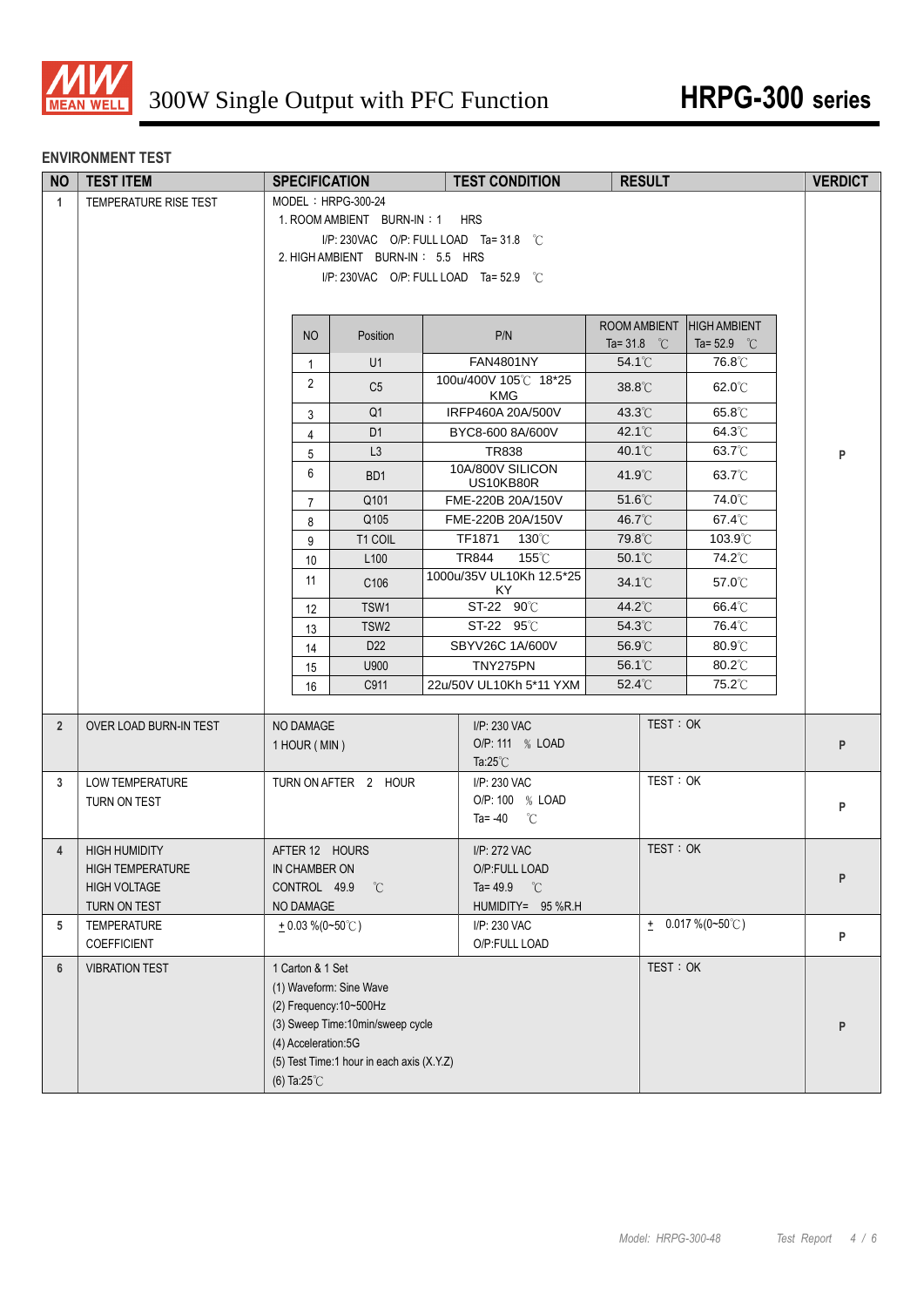

## **SAFETY TEST**

| <b>NO</b>      | <b>TEST ITEM</b>            | <b>SPECIFICATION</b>                                                                               | <b>TEST CONDITION</b>                                                                           | <b>RESULT</b>                                                                                                | <b>VERDICT</b> |
|----------------|-----------------------------|----------------------------------------------------------------------------------------------------|-------------------------------------------------------------------------------------------------|--------------------------------------------------------------------------------------------------------------|----------------|
|                | WITHSTAND VOLTAGE           | I/P-O/P: 3 KVAC/min<br>I/P-FG: 2 KVAC/min<br>O/P-FG: 0.5 KVAC/min                                  | I/P-O/P: 3.6 KVAC/min<br>I/P-FG:2.4 KVAC/min<br>O/P-FG: 0.6 KVAC/min<br>Ta: $25^{\circ}$ C      | $I/P$ -O/P:<br>6.40<br>mA<br>$I/P-FG$ :<br>mA<br>5.34<br>4.28<br>$O/P-FG$ :<br>mA<br><b>NO DAMAGE</b>        | P              |
| $\overline{2}$ | <b>ISOLATION RESISTANCE</b> | $I/P$ -O/P:500VDC>100M $\Omega$<br>$I/P-FG: 500VDC > 100M\Omega$<br>$O/P$ -FG:500VDC>100M $\Omega$ | $I/P$ -O/P:<br>500<br><b>VDC</b><br>$I/P-FG$ :<br>500<br>VDC<br>O/P-FG: 500 VDC<br>Ta:25℃/70%RH | GΩ<br>$I/P$ -O/P:<br>30 <sup>2</sup><br>30<br>$I/P-FG$ :<br>GΩ<br>GΩ<br>$O/P-FG$ :<br>30<br><b>NO DAMAGE</b> | Þ              |
| 3              | <b>GROUNDING CONTINUITY</b> | FG(PE) TO CHASSIS<br>OR TRACE < 100<br>mΩ                                                          | $40$ A / $2$ min<br>Ta:25℃ / 70%RH                                                              | 13<br>$m\Omega$                                                                                              | P              |
| 4              | APPROVAL                    | TUV: Certificate NO : R 50156798<br>UL: File $NO$ : E183223                                        |                                                                                                 |                                                                                                              | P              |

## **E.M.C TEST**

| <b>NO</b>      | <b>TEST ITEM</b>                               | <b>SPECIFICATION</b>                                       | <b>TEST CONDITION</b>                                          | <b>RESULT</b>                        | <b>VERDICT</b> |
|----------------|------------------------------------------------|------------------------------------------------------------|----------------------------------------------------------------|--------------------------------------|----------------|
| 1              | <b>HARMONIC</b>                                | EN61000-3-2<br><b>CLASS A</b>                              | I/P: 230 VAC/50HZ<br>O/P:FULL LOAD<br>Ta: $25^{\circ}$ C       | <b>PASS</b>                          | P              |
| $\overline{2}$ | <b>CONDUCTION</b>                              | EN55022<br><b>CLASS B</b>                                  | I/P: 230 VAC (50HZ)<br>O/P:FULL/50% LOAD<br>Ta: $25^{\circ}$ C | <b>PASS</b><br>Test by certified Lab | P              |
| 3              | <b>RADIATION</b>                               | EN55022<br><b>CLASS B</b>                                  | I/P: 230 VAC (50HZ)<br>O/P:FULL LOAD<br>Ta: $25^{\circ}$ C     | <b>PASS</b><br>Test by certified Lab | P              |
| 4              | E.S.D                                          | EN61000-4-2<br><b>INDUSTRY</b><br>AIR:8KV / Contact:4KV    | I/P: 230 VAC/50HZ<br>O/P:FULL LOAD<br>Ta: $25^{\circ}$ C       | CRITERIA A                           | P              |
| 5              | E.F.T                                          | EN61000-4-4<br><b>INDUSTRY</b><br><b>INPUT: 2KV</b>        | I/P: 230 VAC/50HZ<br>O/P:FULL LOAD<br>Ta: $25^{\circ}$ C       | CRITERIA A                           | P              |
| $6\phantom{1}$ | <b>SURGE</b>                                   | IEC61000-4-5<br><b>INDUSTRY</b><br>$L-N:2KV$<br>L,N-PE:4KV | I/P: 230 VAC/50HZ<br>O/P:FULL LOAD<br>Ta: $25^{\circ}$ C       | CRITERIA A                           | P              |
| $\overline{7}$ | Test by certified Lab $\&$ Test Report Prepare |                                                            |                                                                |                                      |                |

## **M.T.B.F & LIFE CYCLE CALCULATION**

| <b>NO</b> | <b>TEST ITEM</b> | <b>SPECIFICATION</b>                                    | <b>TEST CONDITION</b>                                  | <b>RESULT</b> | <b>VERDICT</b> |  |
|-----------|------------------|---------------------------------------------------------|--------------------------------------------------------|---------------|----------------|--|
|           | <b>CAPACITOR</b> | HRPG-300-24:SUPPOSE C106 IS THE MOST CRITICAL COMPONENT |                                                        |               |                |  |
|           | LIFE CYCLE       | I/P: 230VAC                                             | $OP: FULL$ LOAD $Ta = 25$ $°C$ LIFE TIME= 1994965 HRS  |               |                |  |
|           |                  | $I/P$ : 230VAC                                          | $OP : FULL$ LOAD Ta= 50 $^{\circ}$ C LIFE TIME= 298605 | <b>HRS</b>    |                |  |
|           |                  | $I/P$ : 230VAC<br>O/P: 75% LOAD Ta= 50                  | $\mathbb{C}$<br>LIFE TIME= 360111                      | <b>HRS</b>    |                |  |
|           |                  | I/P: 230VAC<br>O/P:50% LOAD Ta=50 °C                    | LIFE TIME= 413658                                      | <b>HRS</b>    |                |  |
|           | <b>MTBF</b>      | MIL-HDBK-217F NOTICES2 PARTS COUNT                      |                                                        |               | D.             |  |
|           |                  | TOTAL FAILURE RATE: 176K HRS                            |                                                        |               |                |  |